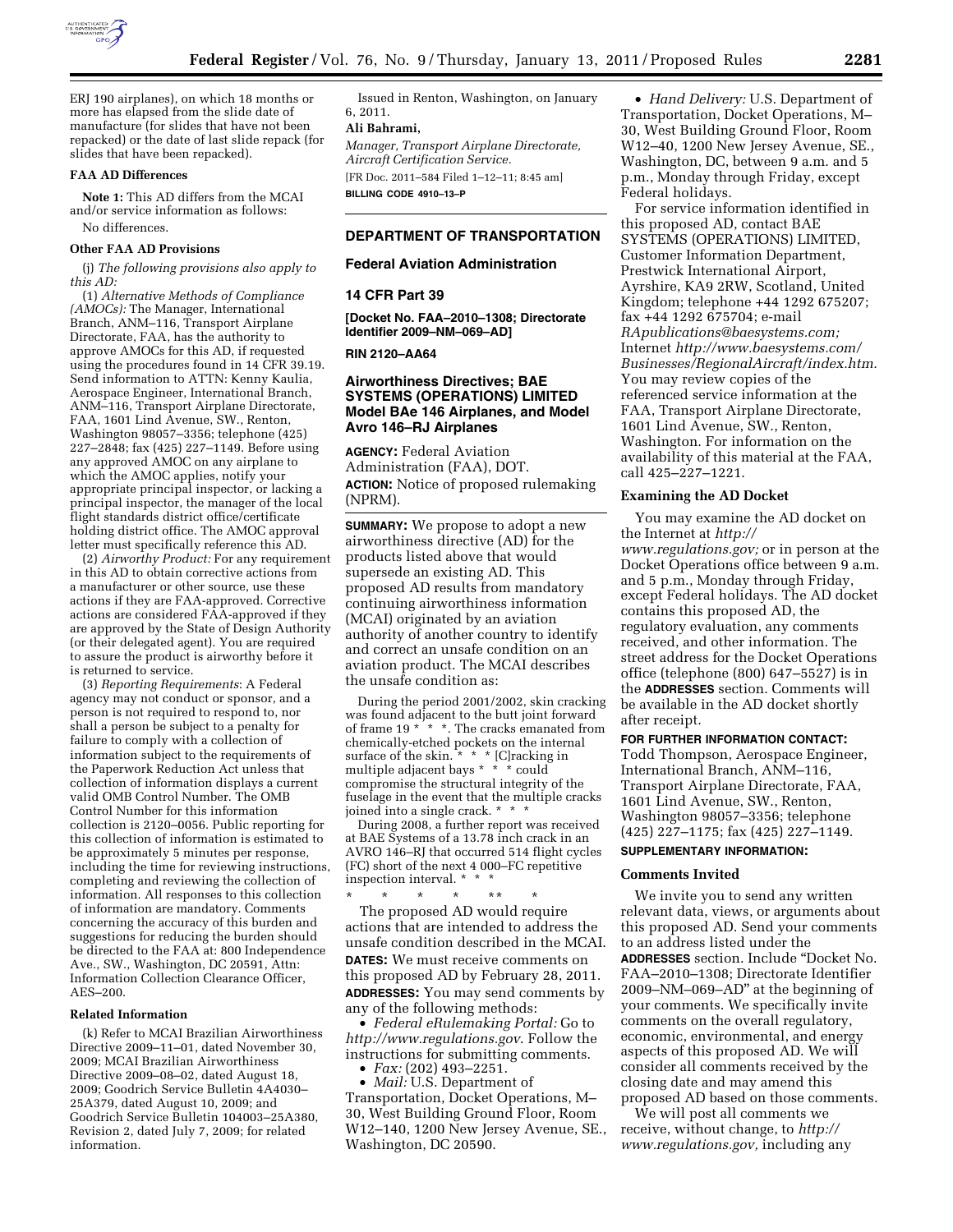personal information you provide. We will also post a report summarizing each substantive verbal contact we receive about this proposed AD.

# **Discussion**

On June 14, 2005, we issued AD 2005–13–19, Amendment 39–14156 (70 FR 37022, June 28, 2005). That AD required actions intended to address an unsafe condition on the products listed above.

Since we issued AD 2005–13–19, a further report of cracking has been received at an interval shorter than the repetitive inspection interval required by AD 2005–13–19. The European Aviation Safety Agency (EASA), which is the Technical Agent for the Member States of the European Community, has issued EASA Airworthiness Directive 2009–0070R1, dated July 2, 2010 (referred to after this as ''the MCAI''), to correct an unsafe condition for the specified products. The MCAI states:

During the period 2001/2002, skin cracking was found adjacent to the butt joint forward of frame 19 when unrelated in-service maintenance inspections of the forward fuselage structure were being completed. The cracks emanated from chemically-etched pockets on the internal surface of the skin. The then current MRB [maintenance review board] inspection requirements were not adequate to address cracking in multiple adjacent bays, which could compromise the structural integrity of the fuselage in the event that the multiple cracks joined into a single crack. Investigations resulted in the publication of BAE Systems (Operations) Limited Inspection Service Bulletin (ISB).53– 167 in June [27,] 2003, which was made mandatory by CAA UK AD 007–06–2003. The ISB was subsequently re-issued at Revision 1 during 2004 [May 18, 2004] to clarify the inspection requirements and provide an improved inspection procedure. CAA UK AD G–2005–0002 [which corresponds to FAA AD 2005–13–19] (EASA approval number 2005–313) was issued to require accomplishment of the improved inspections.

During 2008, a further report was received at BAE Systems of a 13.78 inch crack in an AVRO 146–RJ that occurred 514 flight cycles (FC) short of the next 4 000–FC repetitive inspection interval. A reassessment of ISB instructions and its supporting data concluded that these original inspection periods were too long, and the method for defining the areas requiring inspection could be open to misinterpretation. In response, BAE Systems has updated the ISB to Revision 2 [dated December 12, 2008] to reduce the inspection intervals, introducing different inspection intervals associated with specific areas of the forward fuselage skins and instructions to inspect additional areas of the forward fuselage skin.

For the reasons described above, this AD retains the requirements of CAA UK AD G– 2005–0002, which is superseded, and requires the implementation of revised

repetitive inspections, including inspection of additional areas of the forward fuselage skin panels for cracking and follow-on repair action(s), depending on findings.

This AD is [further] revised to acknowledge the issuance of BAE Systems (Operations) Limited ISB.53–167 Revision 3, [dated June 17, 2009] which allows the repetitive inspection intervals to be extended and introduces grace periods to carry out the initial inspections. In addition, this AD at Revision 1 [EASA AD 2009–0070R1, dated July 2, 2010] acknowledges the issuance of BAE Systems ISB.53–167 Revision 4 [dated June 10, 2010] which corrects the grace period for the initial inspections on BAe 146 aeroplane types.

You may obtain further information by examining the MCAI in the AD docket.

# **Relevant Service Information**

BAE SYSTEMS (OPERATIONS) LIMITED has issued Inspection Service Bulletin ISB.53–167, Revision 4, dated June 10, 2010. The actions described in this service information are intended to correct the unsafe condition identified in the MCAI.

# **FAA's Determination and Requirements of This Proposed AD**

This product has been approved by the aviation authority of another country, and is approved for operation in the United States. Pursuant to our bilateral agreement with the State of Design Authority, we have been notified of the unsafe condition described in the MCAI and service information referenced above. We are proposing this AD because we evaluated all pertinent information and determined an unsafe condition exists and is likely to exist or develop on other products of the same type design.

# **Differences Between This AD and the MCAI or Service Information**

We have reviewed the MCAI and related service information and, in general, agree with their substance. But we might have found it necessary to use different words from those in the MCAI to ensure the AD is clear for U.S. operators and is enforceable. In making these changes, we do not intend to differ substantively from the information provided in the MCAI and related service information.

We might also have proposed different actions in this AD from those in the MCAI in order to follow FAA policies. Any such differences are highlighted in a NOTE within the proposed AD.

# **Costs of Compliance**

Based on the service information, we estimate that this proposed AD would affect about 1 product of U.S. registry.

The actions that are required by AD 2005–13–19 and retained in this proposed AD take about 40 work-hours per product, at an average labor rate of \$85 per work hour. Based on these figures, the estimated cost of the currently required actions is \$3,400 per product.

We estimate that it would take about 32 work-hours per product to comply with the new basic requirements of this proposed AD. The average labor rate is \$85 per work-hour. Based on these figures, we estimate the cost of the proposed AD on U.S. operators to be \$2,720, or \$2,720 per product.

# **Authority for This Rulemaking**

Title 49 of the United States Code specifies the FAA's authority to issue rules on aviation safety. Subtitle I, section 106, describes the authority of the FAA Administrator. ''Subtitle VII: Aviation Programs,'' describes in more detail the scope of the Agency's authority.

We are issuing this rulemaking under the authority described in ''Subtitle VII, part A, subpart III, section 44701: General requirements.'' Under that section, Congress charges the FAA with promoting safe flight of civil aircraft in air commerce by prescribing regulations for practices, methods, and procedures the Administrator finds necessary for safety in air commerce. This regulation is within the scope of that authority because it addresses an unsafe condition that is likely to exist or develop on products identified in this rulemaking action.

# **Regulatory Findings**

We determined that this proposed AD would not have federalism implications under Executive Order 13132. This proposed AD would not have a substantial direct effect on the States, on the relationship between the national Government and the States, or on the distribution of power and responsibilities among the various levels of government.

For the reasons discussed above, I certify this proposed regulation:

1. Is not a ''significant regulatory action'' under Executive Order 12866;

2. Is not a "significant rule" under the DOT Regulatory Policies and Procedures (44 FR 11034, February 26, 1979); and

3. Will not have a significant economic impact, positive or negative, on a substantial number of small entities under the criteria of the Regulatory Flexibility Act.

We prepared a regulatory evaluation of the estimated costs to comply with this proposed AD and placed it in the AD docket.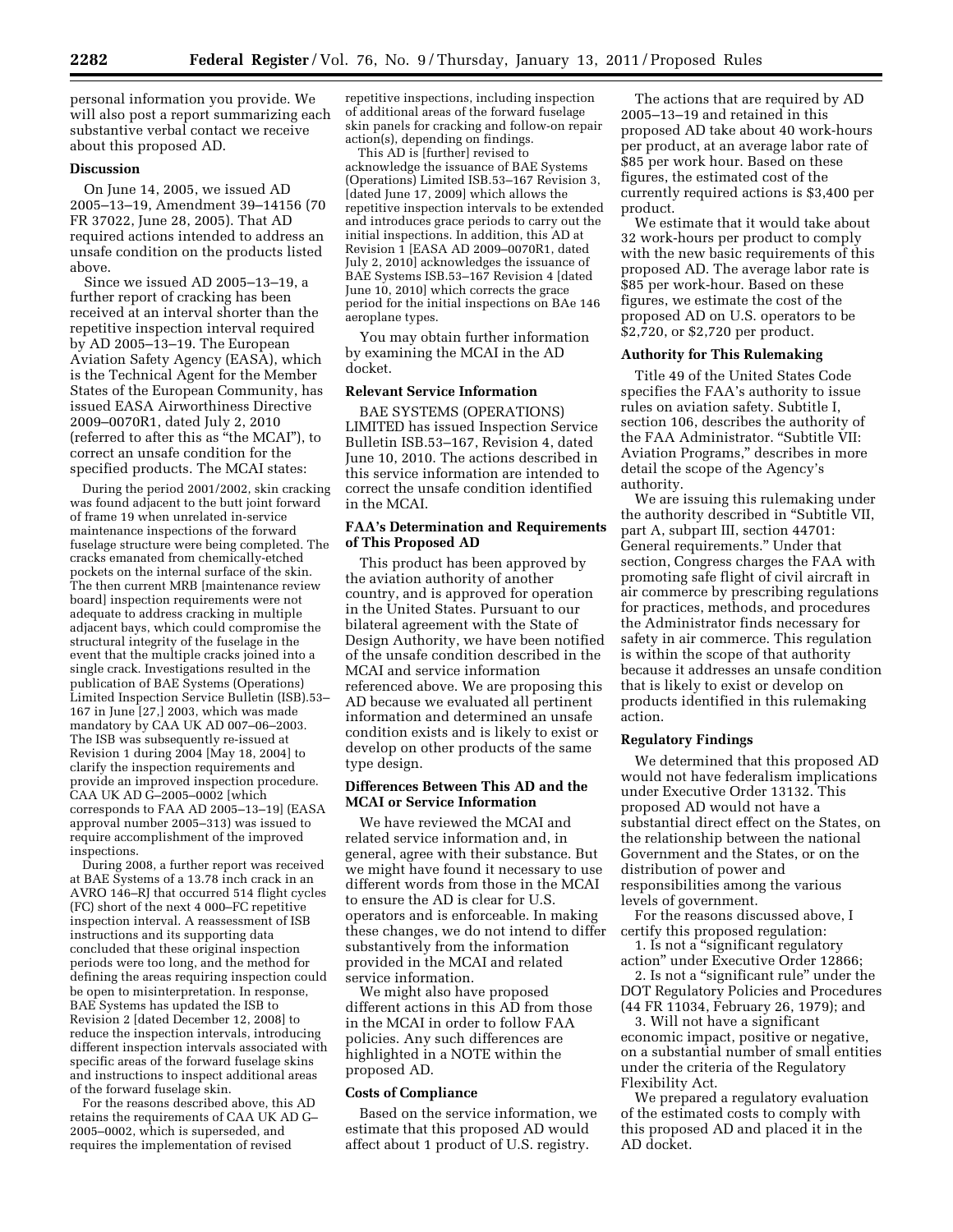# **List of Subjects in 14 CFR Part 39**

Air transportation, Aircraft, Aviation safety, Incorporation by reference, Safety.

# **The Proposed Amendment**

Accordingly, under the authority delegated to me by the Administrator, the FAA proposes to amend 14 CFR part 39 as follows:

# **PART 39—AIRWORTHINESS DIRECTIVES**

1. The authority citation for part 39 continues to read as follows:

**Authority:** 49 U.S.C. 106(g), 40113, 44701.

# **§ 39.13 [Amended]**

2. The FAA amends § 39.13 by removing Amendment 39–14156 (70 FR 37022, June 28, 2005) and adding the following new AD:

# **BAE SYSTEMS (OPERATIONS) LIMITED:**

Docket No. FAA–2010–1308; Directorate Identifier 2009–NM–069–AD.

# **Comments Due Date**

(a) We must receive comments by February 28, 2011.

#### **Affected ADs**

(b) This AD supersedes AD 2005–13–19, Amendment 39–14156.

#### **Applicability**

(c) This AD applies to all BAE SYSTEMS (OPERATIONS) LIMITED Model BAe 146– 100A, –200A, and –300A airplanes; and Model Avro 146–RJ70A, 146–RJ85A, and 146–RJ100A airplanes; certificated in any category.

## **Subject**

(d) Air Transport Association (ATA) of America Code 53: Fuselage.

#### **Reason**

(e) The mandatory continuing airworthiness information (MCAI) states:

During the period 2001/2002, skin cracking was found adjacent to the butt joint forward of frame 19<sup>\*</sup> \* \*. The cracks emanated from chemically-etched pockets on the internal surface of the skin.<sup>\*</sup> \* \* [C]racking in multiple adjacent bays \* \* \* could compromise the structural integrity of the fuselage in the event that the multiple cracks joined into a single crack. \* \* \*

During 2008, a further report was received at BAE Systems of a 13.78 inch crack in an AVRO 146–RJ that occurred 514 flight cycles (FC) short of the next 4 000–FC repetitive inspection interval. \* \* \*

\* \* \* \* \*

#### **Compliance**

(f) You are responsible for having the actions required by this AD performed within the compliance times specified, unless the actions have already been done.

RESTATEMENT OF REQUIREMENTS OF AD 2005–13–19:

## **Inspections and Repair**

(g) Within the applicable compliance time specified in paragraph  $(g)(1)$  or  $(g)(2)$  of this AD, perform an external eddy current inspection of the forward fuselage skin to detect cracking, in accordance with the Accomplishment Instructions of BAE Systems (Operations) Limited Modification Service Bulletin ISB.53–167, including Appendix 2, Revision 1, dated May 18, 2004. Doing the inspection required by paragraph (j) of this AD terminates the requirements of this paragraph of this AD.

(1) For Model BAe 146 series airplanes: Inspect before the accumulation of 16,000 total landings, or within 4,000 landings after the August 2, 2005 (the effective date of AD 2005–13–19), whichever is later.

(i) For areas where no crack is found, repeat the inspection at intervals not to exceed 8,000 landings.

(ii) For areas where any crack is found, before further flight, perform repairs in accordance with a method approved by the Manager, International Branch, ANM–116, Transport Airplane Directorate, FAA, the Civil Aviation Authority (CAA) (or its delegated agent), or EASA (or its delegated agent). No further inspection of any repaired area is required by paragraph (g) of this AD.

(2) For Model Avro 146–RJ series airplanes: Inspect before the accumulation of 10,000 total landings, or within 2,000 landings after August 2, 2005, whichever is later.

(i) For areas where no crack is found, repeat the inspection at intervals not to exceed 4,000 landings.

(ii) For areas where any crack is found, before further flight, perform repairs in accordance with a method approved by the Manager, International Branch, ANM–116, the CAA (or its delegated agent), or EASA (or its delegated agent). No further inspection of any repaired area is required by paragraph (g) of this AD.

#### **Inspections Accomplished According to Previous Issue of Service Bulletin**

(h) Inspections accomplished before August 2, 2005, in accordance with BAE Systems (Operations) Limited Inspection Service Bulletin ISB.53–167, including Appendices 2 and 3, all dated June 27, 2003, are considered acceptable for compliance with the corresponding action specified in paragraph (g) of this AD.

# **No Reporting Requirement for AD 2005–13– 19**

(i) Although BAE Systems (Operations) Limited Modification Service Bulletin ISB.53–167, including Appendix 2, Revision 1, dated May 18, 2004, specifies to submit Appendix 1 of that service bulletin with certain information to the manufacturer, this AD does not include that requirement.

*New Requirements of this AD:* 

# **Inspection and Repair—Expanded Area of Forward Fuselage Skin and Reduced Inspection Intervals**

(j) For Model BAe 146 airplanes: At the later of the times specified in paragraphs  $(j)(1)$ ,  $(j)(2)$ , and  $(j)(3)$  of this AD, do an external eddy current inspection of the forward fuselage skin to detect cracking, in

accordance with the Accomplishment Instructions of BAE Systems (Operations) Limited Inspection Service Bulletin ISB.53– 167, including Appendix 2, Revision 4, dated June 10, 2010. Repeat the inspection thereafter at intervals not to exceed 3,600 flight cycles for areas specified in Drawings 2, 3, 4, 5, and 7 of BAE Systems (Operations) Limited Inspection Service Bulletin ISB.53– 167, including Appendix 2, Revision 4, dated June 10, 2010, and at intervals not to exceed 4,600 flight cycles for areas specified in Drawings 1, 6, 8, and 9 of BAE Systems (Operations) Limited Inspection Service Bulletin ISB.53–167, including Appendix 2, Revision 4, dated June 10, 2010. Doing the inspection required by this paragraph terminates the requirements of paragraph (g) of this AD for that airplane.

(1) Before the accumulation of 16,000 total flight cycles.

(2) Within 2,000 flight cycles after the effective date of this AD.

(3) Within the applicable times specified in paragraphs  $(j)(3)(i)$  and  $(j)(3)(ii)$  of this AD.

(i) For areas specified in Drawings 2, 3, 4, 5, and 7 of BAE Systems (Operations) Limited Inspection Service Bulletin ISB.53– 167, including Appendix 2, Revision 4, dated June 10, 2010: Within 3,600 flight cycles after the last inspection done in accordance with paragraph (g) of this AD.

(ii) For areas specified in Drawings 1, 6, 8, and 9 of BAE Systems (Operations) Limited Inspection Service Bulletin ISB.53–167, including Appendix 2, Revision 4, dated June 10, 2010: Within 4,600 flight cycles after the last inspection done in accordance with paragraph (g) of this AD.

(k) For Model Avro 146–RJ airplanes: At the later of the times specified in paragraph  $(k)(1)$ ,  $(k)(2)$ , and  $(k)(3)$  of this AD, do an external eddy current inspection of the forward fuselage skin to detect cracking, in accordance with the Accomplishment Instructions of BAE Systems (Operations) Limited Inspection Service Bulletin ISB.53– 167, including Appendix 2, Revision 4, dated June 10, 2010. Repeat the inspection thereafter at intervals not to exceed 2,400 flight cycles for areas specified in Drawings 2, 3, 4, 5, and 7 of BAE Systems (Operations) Limited Inspection Service Bulletin ISB.53– 167, including Appendix 2, Revision 4, dated June 10, 2010, and 3,000 flight cycles for areas specified in Drawings 1, 6, 8, and 9 of BAE Systems (Operations) Limited Inspection Service Bulletin ISB.53–167, including Appendix 2, Revision 4, dated June 10, 2010. Doing the inspection required by this paragraph terminates the requirements of paragraph (g) of this AD for that airplane. (1) Before the accumulation of 10,000 total

flight cycles. (2) Within 1,000 flight cycles after the effective date of this AD.

(3) Within the applicable times specified in paragraphs  $(k)(3)(i)$  and  $(k)(3)(ii)$  of this AD.

(i) For areas specified in Drawings 2, 3, 4, 5, and 7 of BAE Systems (Operations) Limited Inspection Service Bulletin ISB.53– 167, including Appendix 2, Revision 4, dated June 10, 2010: Within 3,600 flight cycles after the last inspection done in accordance with paragraph (g) of this AD.

(ii) For areas specified in Drawings 1, 6, 8, and 9 of BAE Systems (Operations) Limited